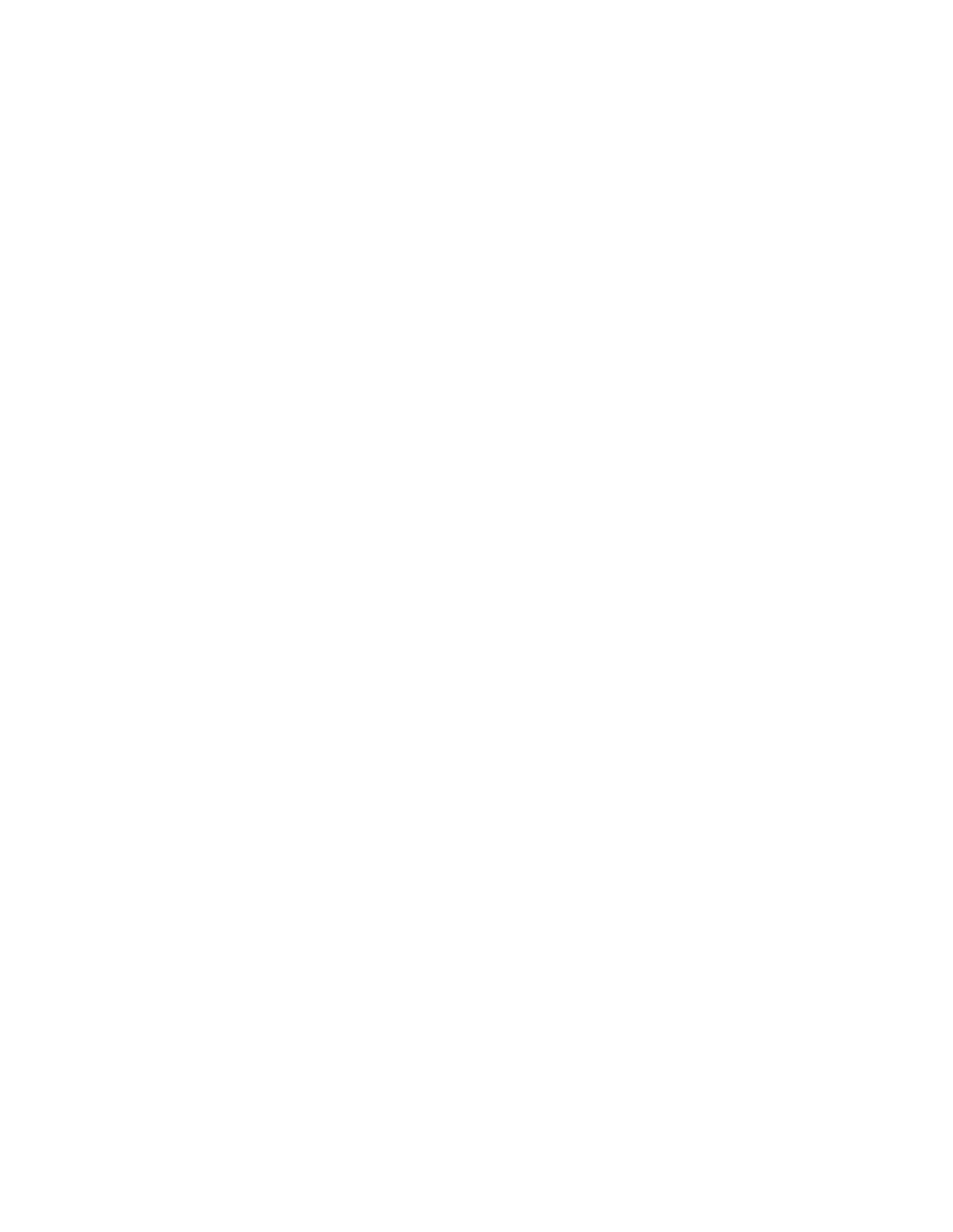

## **Soft Music for a Hard Heart**

*1 Samuel 16:14–23*



#### **PREPARE YOUR HEART**

Before you open the Word of God, use *[Psalm 108:1–5](https://www.biblegateway.com/passage/?search=Psalm+108&version=NLT;NASB1995)*, a song written by David himself, to prepare your heart. Offer his lyrics to God as a personal prayer.

*My heart is confident in you, O God; no wonder I can sing your praises with all my heart! Wake up, lyre and harp! I will wake the dawn with my song. I will thank you, Lord, among all the people. I will sing your praises among the nations. For your unfailing love is higher than the heavens. Your faithfulness reaches to the clouds. Be exalted, O God, above the highest heavens. May your glory shine over all the earth.*



## **TURN TO THE SCRIPTURES**

The Israelites wanted to be like other nations. They didn't want God as their transcendent, divine King. No, they wanted a mighty king, a warrior king . . . a *human* king. So God granted them what they *wanted* even though it wasn't what they *needed*. King Saul perfectly fit the job description of "a king like those of other nations." And Israel was ready to follow its new king anywhere.

Yet Saul did not have a heart for God. He pursued wickedness, and he started leading God's people down a path of sin that would have left them far from God. In *[1 Samuel 16:1–13](https://www.biblegateway.com/passage/?search=1+Samuel+16%3A1%E2%80%9313&version=NLT;NASB1995)*, God anointed a new king—the humble shepherd named David.

But at this time, Saul was still alive and sitting on the throne. Soon enough, the current king and the future king would meet face-to-face. What would David do when he met his soon-to-be predecessor? Turn to *[16:14–23](https://www.biblegateway.com/passage/?search=1+Samuel+16%3A14%E2%80%9323&version=NLT;NASB1995)* to find out!



**INSIGHT FOR LIVING MINISTRIES** 

www.insight.org | www.insightworld.org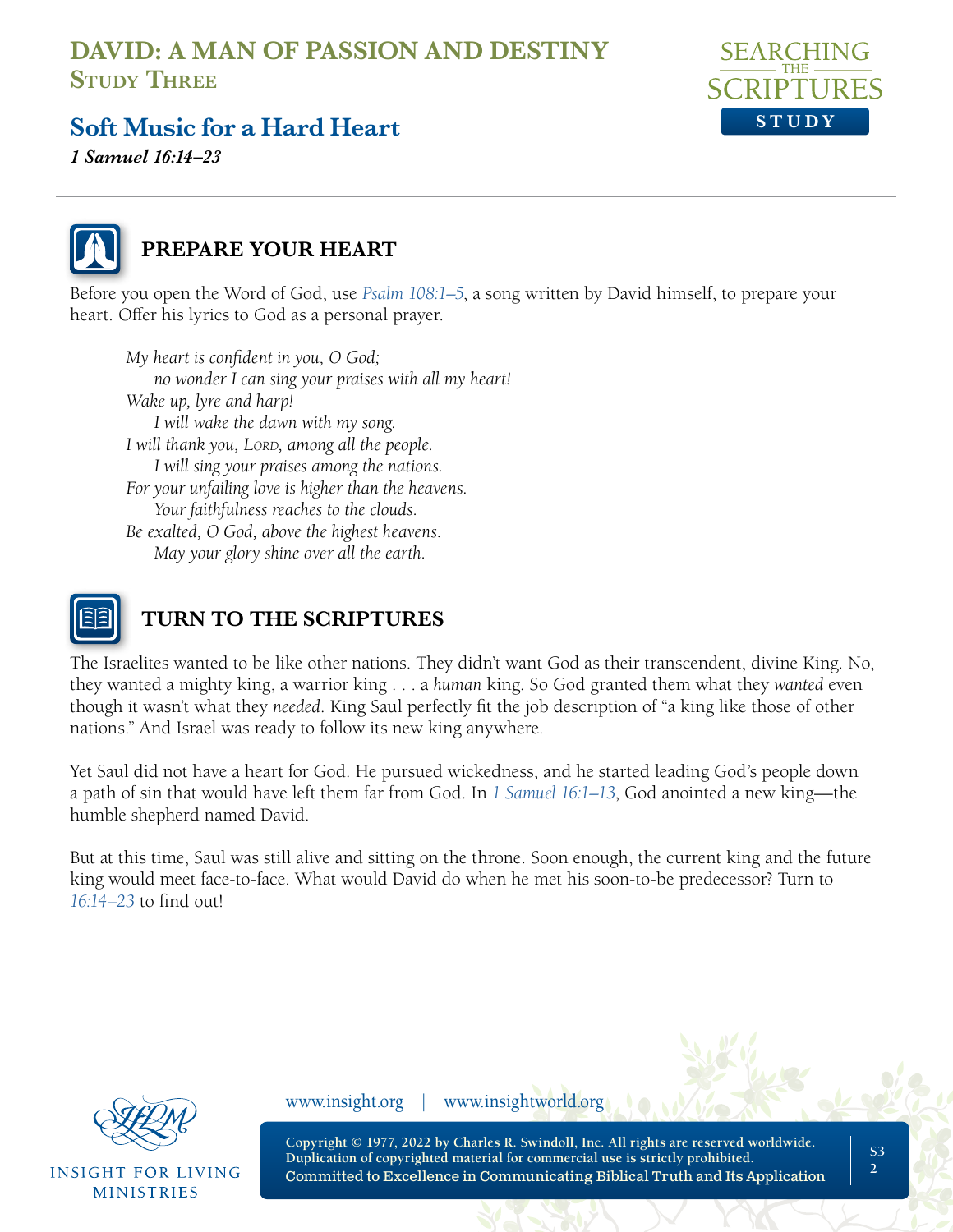

#### **Soft Music for a Hard Heart**

*1 Samuel 16:14–23*

#### **Observation: Saul's Strange Malady, David's Unique Ability**

According to the method explained in *Searching the Scriptures: Find the Nourishment Your Soul Needs*, Pastor Chuck Swindoll begins by asking the same question when he studies a passage of Scripture: What does the text say?<sup>1</sup> Read [1 Samuel 16:14–23](https://www.biblegateway.com/passage/?search=1+Samuel+16%3A14%E2%80%9323&version=NLT;NASB1995), and carefully observe the actions the text says David took in his earliest encounters with King Saul.

According to *[16:14](https://www.biblegateway.com/passage/?search=1%20Samuel%2016%3A14&version=NLT;NASB1995;ESV;NKJV;MSG)*, what happened to Saul after God "rejected him as king of Israel" (16:1)? Check a few Bible versions and write down the ways different translators describe Saul's condition.

The spiritual torment Saul experienced became evident to those around him, so they wanted to help. According to *[16:16](https://www.biblegateway.com/passage/?search=1+Samuel+16%3A16&version=NLT;NASB1995)*, how did Saul's servants suggest that he address the difficulties caused by this evil spirit? In the ancient world, many believed that this practice could soothe passions, heal mental illness, and even calm riots!

List the six ways Saul's servant described David in *[16:18](https://www.biblegateway.com/passage/?search=1+Samuel+16%3A18&version=NLT;NASB1995)*.

|                                                | www.insight.org   www.insightworld.org                                                                                                                                                                                                                                         |
|------------------------------------------------|--------------------------------------------------------------------------------------------------------------------------------------------------------------------------------------------------------------------------------------------------------------------------------|
| <b>INSIGHT FOR LIVING</b><br><b>MINISTRIES</b> | Copyright © 1977, 2022 by Charles R. Swindoll, Inc. All rights are reserved worldwide.<br>S <sub>3</sub><br>Duplication of copyrighted material for commercial use is strictly prohibited.<br>٦<br>Committed to Excellence in Communicating Biblical Truth and Its Application |
|                                                |                                                                                                                                                                                                                                                                                |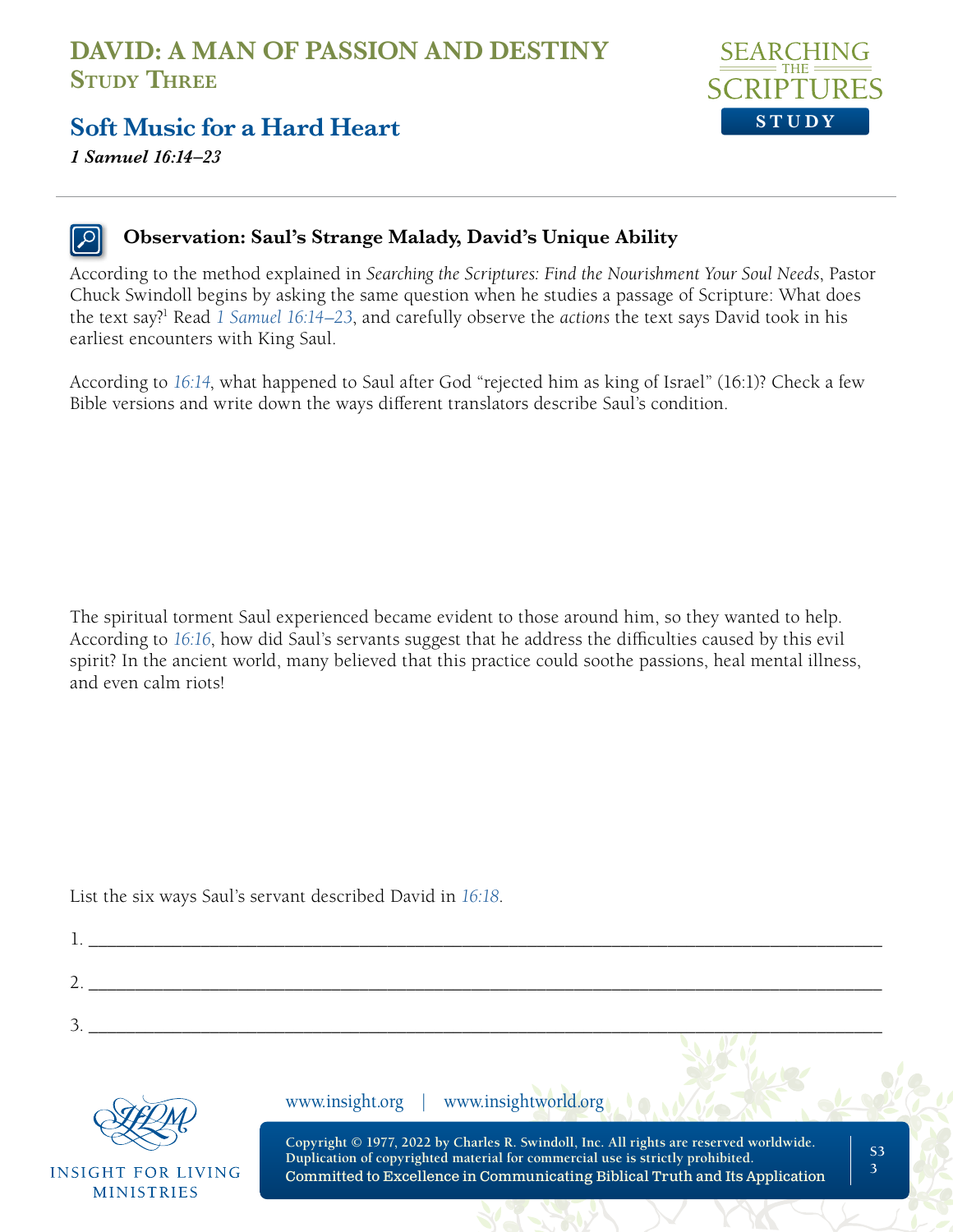

#### **Soft Music for a Hard Heart**

*1 Samuel 16:14–23*

| h |  |
|---|--|

According to *[1 Samuel 16:21](https://www.biblegateway.com/passage/?search=1+Samuel+16%3A21&version=NLT;NASB1995)*, how did Saul feel about David? What did Saul do for David?

Why did Saul feel so positively about David? According to *[16:23](https://www.biblegateway.com/passage/?search=1+Samuel+16%3A23&version=NLT;NASB1995)*, what did David do for Saul?

God brought David to the throne room not *to take* the throne but *to serve* King Saul with his gift of music. David's willingness to serve God in this way revealed trust in God's plan, and David's example abounds with theological truths valuable for God's people across time.



#### **Interpretation: The Ministry of the Holy Spirit**

In David's day, before the temple existed, God's glorious presence "filled the tabernacle"—the mobile "temple" Israel used during its nomadic years (*[Exodus 40:34–35](https://www.biblegateway.com/passage/?search=Exodus+40%3A34%E2%80%9335&version=NLT;NASB1995)*). Later, David's son, Solomon, would erect a permanent temple to house God's presence (*[1 Kings 8:11](https://www.biblegateway.com/passage/?search=1+Kings+8%3A11&version=NLT;NASB1995)*).



**INSIGHT FOR LIVING MINISTRIES** 

www.insight.org | www.insightworld.org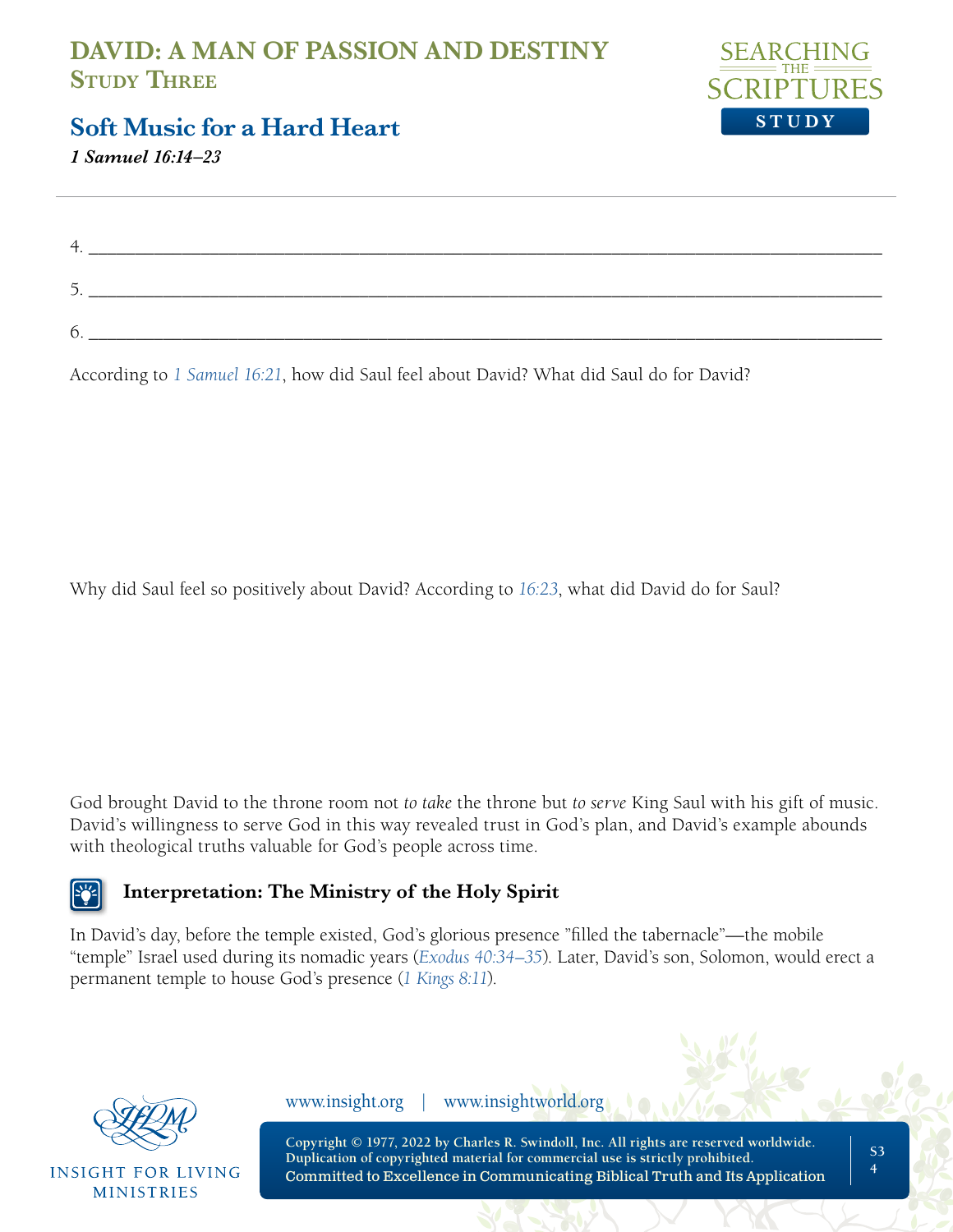

#### **Soft Music for a Hard Heart**

*1 Samuel 16:14–23*

Occasionally, however, the Spirit of the Lord would indwell someone who needed divine empowerment, wisdom, or guidance (for example, see *[Judges 3:10; 6:34; 11:29; 13:25](https://www.biblegateway.com/passage/?search=Judges+3%3A10%3B+6%3A34%3B+11%3A29%3B+13%3A25&version=NLT;NASB1995)*). After God accomplished His purpose through this person, though, His Spirit would depart.

A new era of the Holy Spirit's ministry began at Pentecost. Now, God baptizes those who trust in Christ with the Holy Spirit (*[1 Corinthians 12:13](https://www.biblegateway.com/passage/?search=1+Corinthians+12%3A13&version=NLT;NASB1995)*), empowers believers with spiritual gifts to serve one other (*[1 Corinthians 12:7](https://www.biblegateway.com/passage/?search=1+Corinthians+12%3A7&version=NLT;NASB1995)*), and permanently seals them for "the day of redemption" (*[Ephesians 4:30](https://www.biblegateway.com/passage/?search=Ephesians+4%3A30&version=NLT;NASB1995)*).

According to *[Ephesians 2:19–22](https://www.biblegateway.com/passage/?search=Ephesians+2%3A19%E2%80%9322&version=NLT;NASB1995)*, to what does the apostle Paul compare the people of God (see especially *[2:21](https://www.biblegateway.com/passage/?search=Ephesians+2%3A21&version=NLT;NASB1995)*)? How does this truth provide comfort to those who fear God might take His spirit away from them?

Why was David able to deliver Saul from the tormenting evil spirit? (Note the contrast between David and Saul presented in *[1 Samuel 16:14](https://www.biblegateway.com/passage/?search=1+Samuel+16%3A14%2C+16%3A18&version=NLT;NASB1995)* and *16:18*.) For more information on this element of the passage, see *[Constable's Notes](https://netbible.org/bible/1+Samuel+16)* at netbible.org.



**INSIGHT FOR LIVING MINISTRIES** 

www.insight.org | www.insightworld.org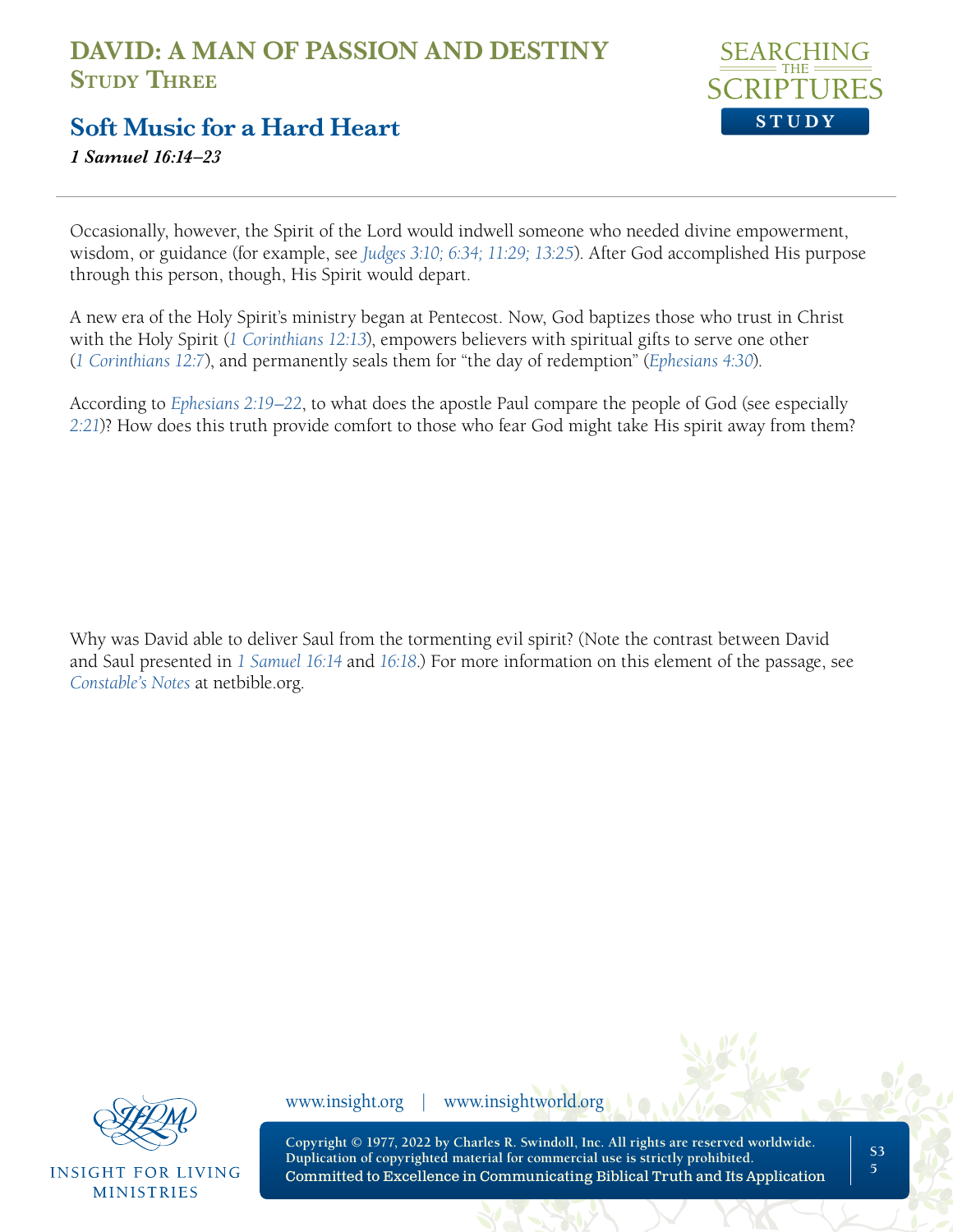

**Soft Music for a Hard Heart**

*1 Samuel 16:14–23*

Prior to these events, Saul had not yet met David, so Saul knew nothing about David other than what his servants told him. What key event happened to David in *[1 Samuel 16:1–13](https://www.biblegateway.com/passage/?search=1+Samuel+16%3A1%E2%80%9313&version=NLT;NASB1995)*, *right before* he met Saul? How did David treat Saul despite what happened in the previous scene? What does David's treatment of Saul reveal about his character?

*I think it's beautiful that David never once pulled rank on Saul. He was never jealous or envious of Saul's position. David had been anointed, but he'd let the Lord open the door.*  **—Pastor Chuck Swindoll**

**Correlation: Singing Psalms and Hymns and Spiritual Songs**

Music plays a key role in the church of Jesus Christ. Read *[Ephesians 5:15–20](https://www.biblegateway.com/passage/?search=Ephesians+5%3A15%E2%80%9320&version=NLT;NASB1995)*. As you read, write down three or four commands that stand out to you.



**INSIGHT FOR LIVING MINISTRIES** 

www.insight.org | www.insightworld.org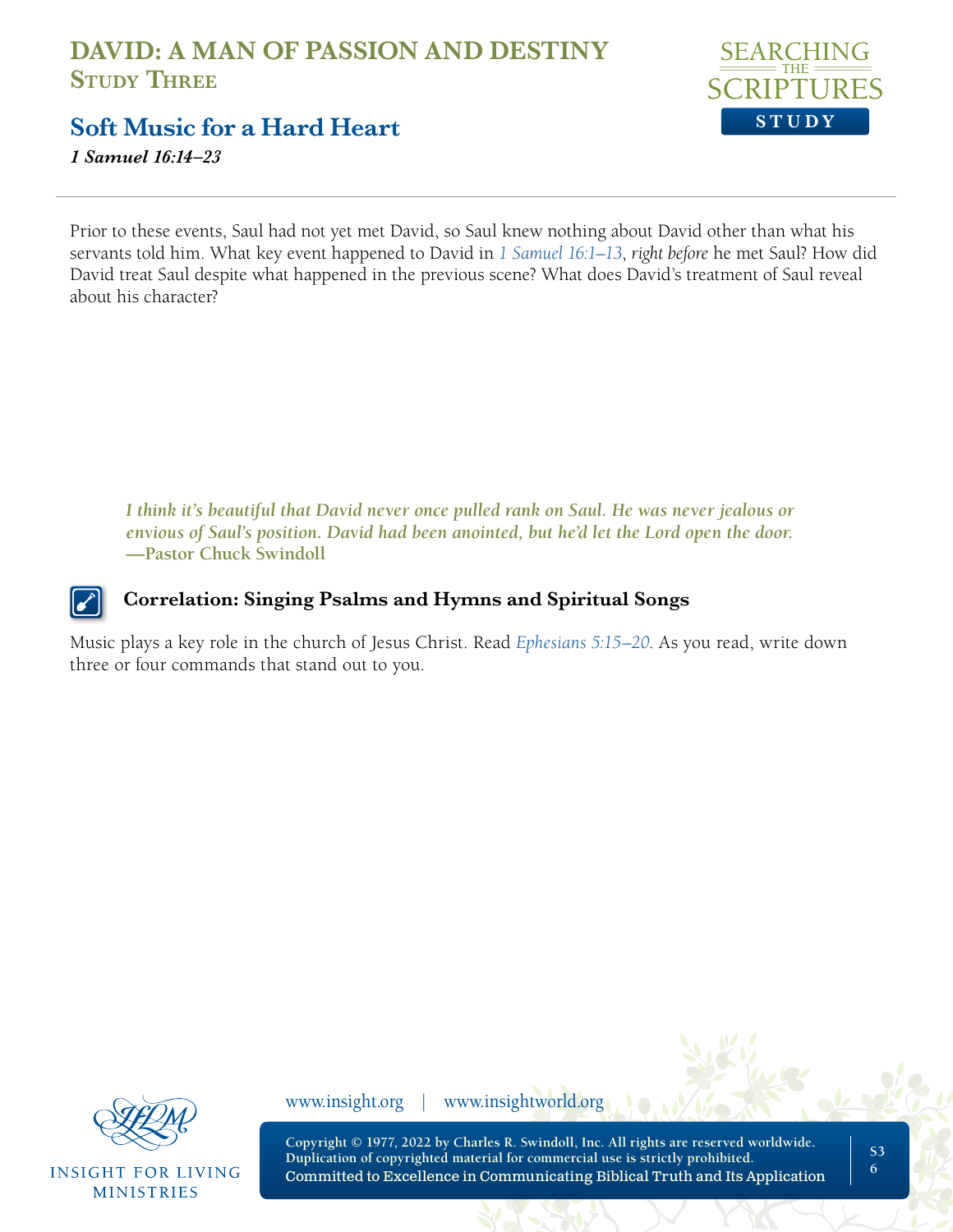

**Soft Music for a Hard Heart**

*1 Samuel 16:14–23*

The Greek syntax of this passage creates a connection between *[Ephesians 5:18](https://www.biblegateway.com/passage/?search=Ephesians+5%3A18-19&version=NLT;NASB1995)* and *5:19*. So "singing psalms and hymns and spiritual songs" is the *result* of being filled with the Holy Spirit. How is this kind of spiritual singing naturally related to the presence of the Holy Spirit among believers in Jesus Christ? How is this truth instructive for those who believe in Him today?

Music is an essential element of the ministry of the Holy Spirit. And God's gift of music allows believers to serve those in need in powerfully unique ways.



#### **Application: Music's Effective Ministry**

By playing music for Saul in his moments of deepest distress, David provided Saul with a feeling described in Hebrew as *ravach*—a term used to show Saul spreading himself out with a sense of *relief* and *refreshment*.

Think about the music you've enjoyed over the past week. How did this music affect you? Did it bring you refreshment and relief? Or did it foster within you negative emotions like anxiety or anger? How does this reflection affect how you might think about your choice of music going forward?



**INSIGHT FOR LIVING MINISTRIES** 

www.insight.org | www.insightworld.org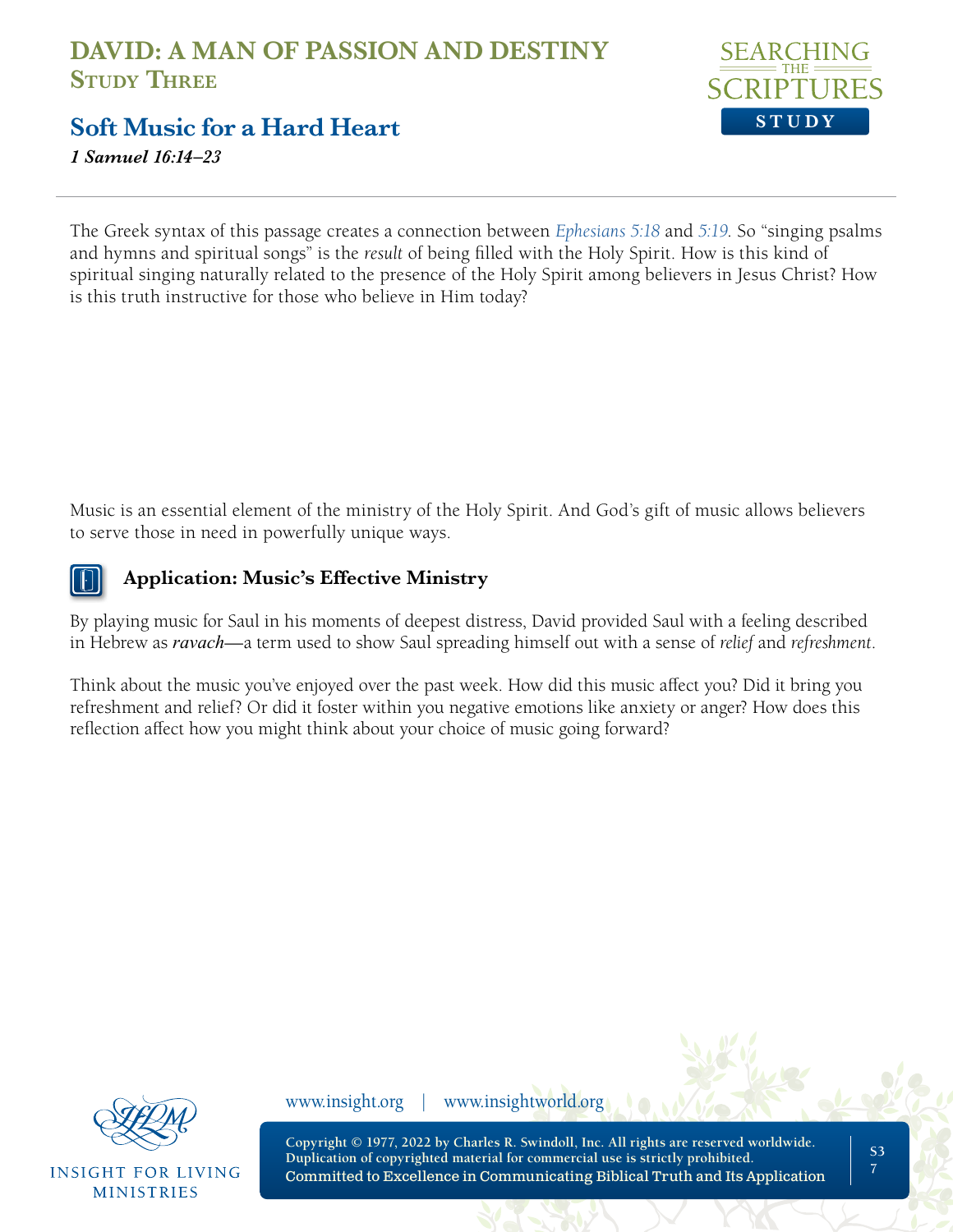### **DAVID: A MAN OF PASSION AND DESTINY Study Three**



**Soft Music for a Hard Heart**

*1 Samuel 16:14–23*

What unique gifts has God given you? You may wonder how God can use these gifts, but He wants to use these gifts to minister to those He's placed in your life. How do you sense God calling you to use your gifts to meet the needs of others?

*You will be beloved when you minister to people—for helping them in their misery and malady. You'll be attached to their heart, and you can't drive a wedge between it. In the simplest things, the things that just come naturally to you, you minister to others.*  **—Pastor Chuck Swindoll**

God used David's musical gifts to bring Saul relief and refreshment from the torment of the evil spirit. However, Saul would face the oppression of that spirit so long as he stood in opposition to God. Many today feel tormented by sin, and while good music may temporarily provide relief, only the grace of God found in faith in Jesus Christ will *permanently* fill a soul with true peace.



# **A FINAL PRAYER**

*Thank You, Father, for the way You unfold Your marvelous plan for Your creation—both in the time of David and today. I ask You to give me eyes to see how I can use my gifts to serve others now and wisdom to know that You can and will use these gifts in unlikely ways to serve Your purposes in the future. I ask these things in Jesus' name. Amen.*

ENDNOTE

1. To learn about Pastor Chuck Swindoll's *Searching the Scriptures* method of Bible study, go to the web page, "*[How to Study the Bible for Yourself](https://sts.insight.org/)*."



**INSIGHT FOR LIVING MINISTRIES** 

www.insight.org | www.insightworld.org